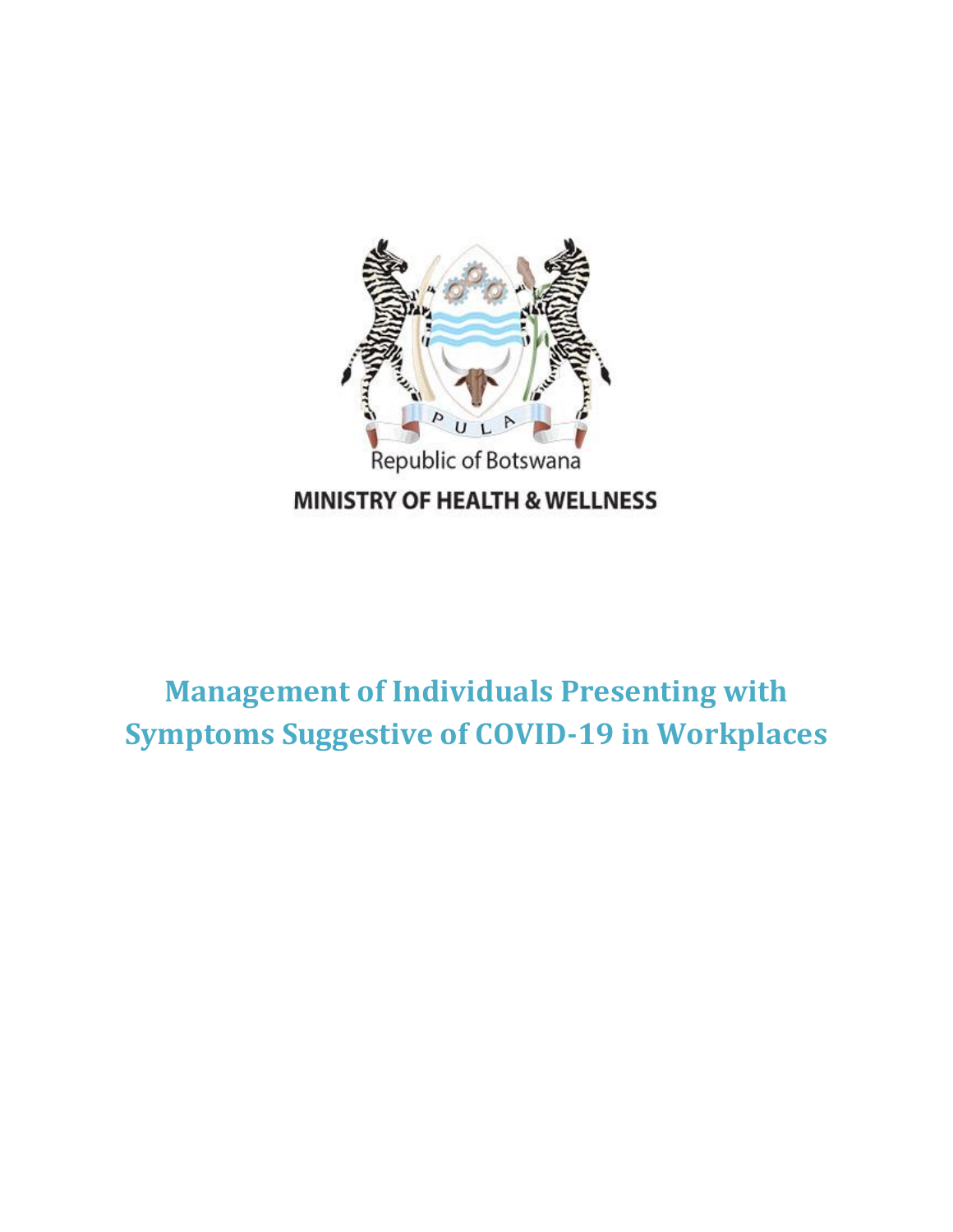# 1.0 Management of Individuals Presenting with Symptoms Suggestive of COVID-19 in Workplaces

This document gives operational guidance on:

- How to manage symptomatic individuals identified in workplaces, businesses and schools i.e.
	- o Primary screening of all people entering a workplace
	- o Secondary screening for COVID-19 associated risk
	- o Isolation of COVID-19 suspects in designated facilities
	- o Precautionary Infection Prevention and Control (IPC) Measures to consider

## 2.0 Primary Screening

To reduce the risk of transmission of COVID-19; workplaces, businesses and schools should have screening stations to check body temperatures for employees, contractors and customers/clients and students. It is generally advisable that anyone who feels unwell with flu-like symptoms should not visit workplaces, businesses or schools during their time of convalescence. Everyone visiting a place of work or business will be screened for temperature using a non-contact thermal scan (infrared thermometer). Those found to be febrile (37.4℃ and above), should not be allowed to access the workplace, business or school premise. However, all febrile persons should be temporarily isolated in a designated holding room or sick bay and seek medical assistance by calling the District Health Management Team (DHMT) Call Centre.

## 3.0 Secondary Screening

Secondary screening for symptoms consistent or suggestive of COVID-19 will be done by health personnel using a COVID-19 screening form (annex 1) at a designated health facility. Additionally, further risk assessment will be done regarding details of travel within or outside Botswana, as well as any possible contact with a known confirmed COVID-19 case. Those found to fit the suspect case definition (annex 2), will be taken for isolation and COVID-19 testing.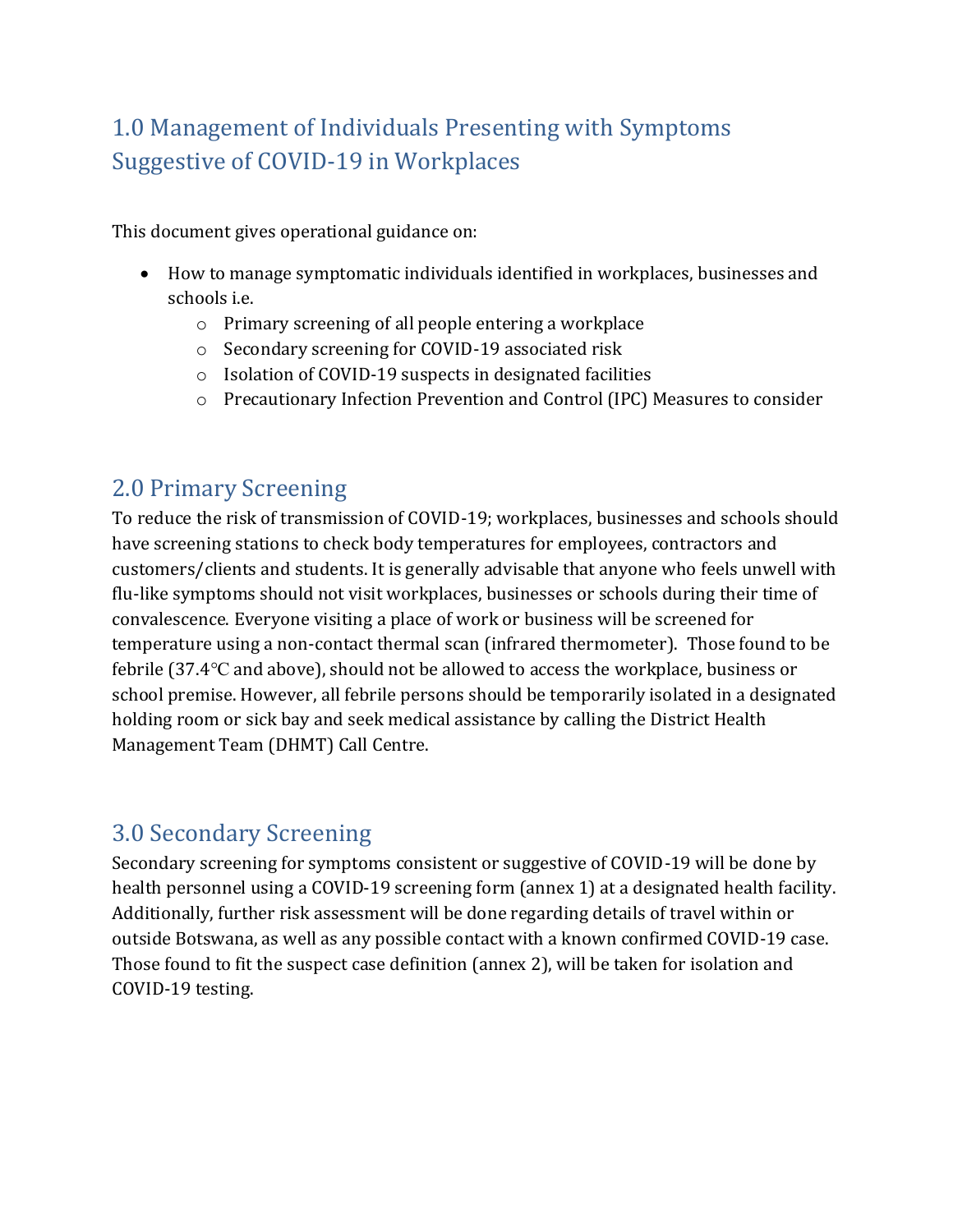# 4.0 Isolation of Symptomatic Individuals (Suspect Cases)

All individuals who meet the suspect case definition as per appendix 2, will be isolated and tested for COVID-19 in a designated isolation facility in the district. Appropriate management will be instituted for all those who test positive for COVID-19 based on the clinical management guidelines.

# 5.0 Precautionary IPC Measures

Everyone visiting a workplace or business should be wearing a face mask. All staff/employees, visitors, clients, students and patients should perform regular hand hygiene at moments. Social distancing should also be maintained throughout all premises at all times and minimize any physical contact as much as possible. It is absolutely necessary to maintain cleanliness in all premises through routine cleaning as well as disinfection where and as prescribed in the IPC in the Workplace guideline.

NB: All individuals who are unwell with flu-like symptoms, are advised to stay at home.

## **PRIMARY SCREENING**

| Who needs to be screened (and Frequency of screening)                                         |                                                                                     |  |  |  |
|-----------------------------------------------------------------------------------------------|-------------------------------------------------------------------------------------|--|--|--|
| EVERYONE:                                                                                     | All employees/staff (twice a day, beginning and end of shift)                       |  |  |  |
|                                                                                               | All students (twice a day, beginning and end of school day)                         |  |  |  |
|                                                                                               | All clients/customers visiting the premise (as they come)                           |  |  |  |
| <b>Screening points</b>                                                                       |                                                                                     |  |  |  |
| $\bullet$                                                                                     | At first point of access to a workplace, business or school premise                 |  |  |  |
| $\bullet$                                                                                     | Ensure social distancing of at least 2 meters between individuals waiting for       |  |  |  |
| screening, and the use of face mask by all                                                    |                                                                                     |  |  |  |
| $\bullet$                                                                                     | Keep registers with demographics (names, gender, and age), contact numbers,         |  |  |  |
|                                                                                               | physical address and recorded temperatures and visiting times (time in, time out).  |  |  |  |
|                                                                                               | Keep a separate register for employees/students who need to be screened twice a day |  |  |  |
| Staff to perform the screening                                                                |                                                                                     |  |  |  |
| Individuals can be screened by any trained member of staff, they do not need to be a nurse or |                                                                                     |  |  |  |
| clinician                                                                                     |                                                                                     |  |  |  |
| The type of personal protective equipment (PPE) required                                      |                                                                                     |  |  |  |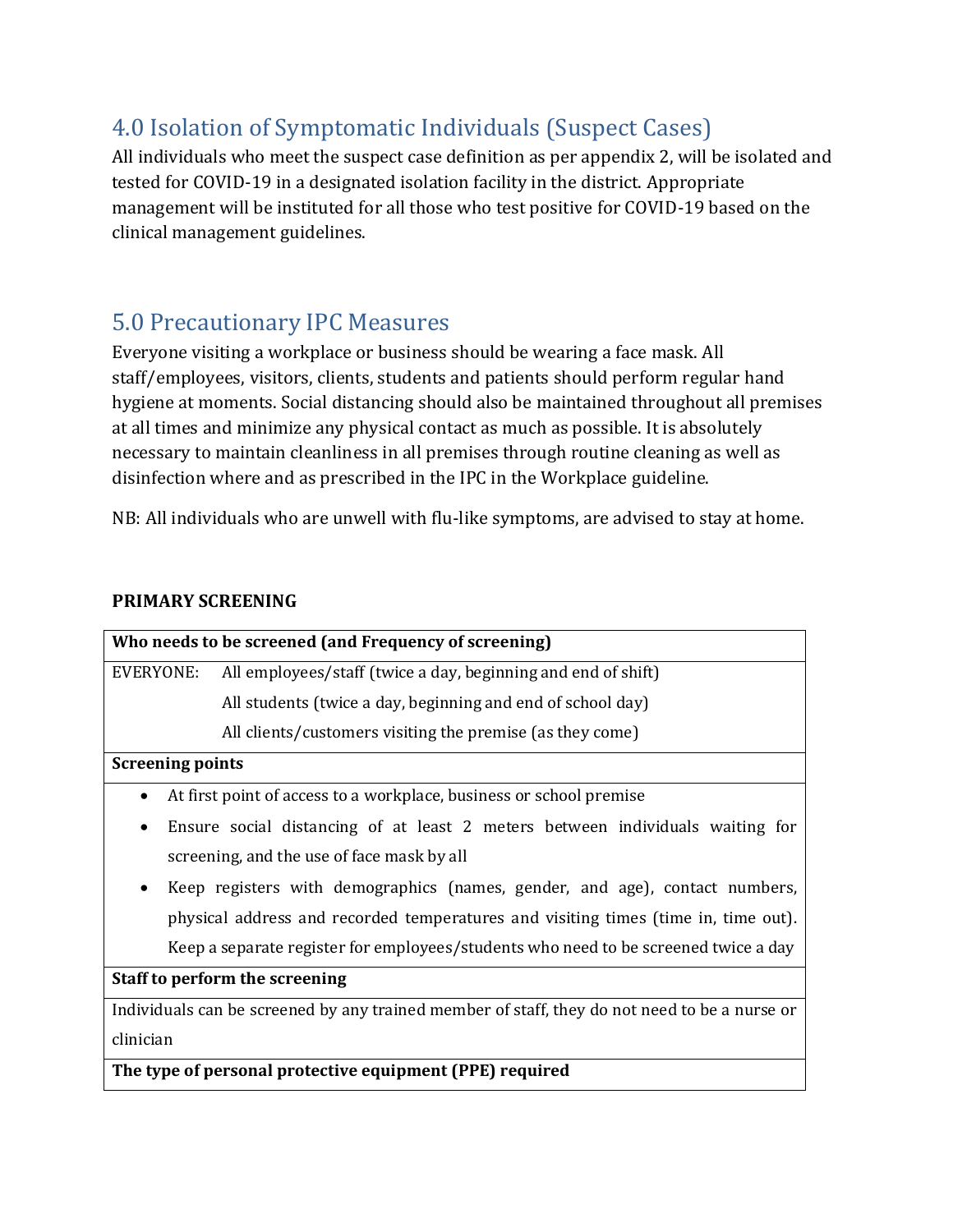Individuals who are screening are required to wear a surgical face mask only

**The type of screening to be done**

Individuals will have their temperature checked using a non-contact infra-red thermometer

#### **How to handle positive screens**

Positive screens are those who have a temperature of 37.4℃ and above

- Ask them to proceed to the temporary holding area or sick bay within the premise
- Call the number designated by the DHMT for secondary screening

#### **How to handle negative screens**

- These individuals may proceed into the workplace/business or school premise
- Advised to continue observing preventive measures

## **Equipment needed for screening**

Shaded area, table, chairs, screening register, pens, non-contact infra-red thermometer, hand hygiene station

## **SECONDARY SCREENING**

**Individuals who need further (secondary) screening**

All individuals with a temperature of 37.4℃ or above

**Suitable areas for secondary screening**

- At a designated facility chosen by the DHMT
- Ensure a separate, well ventilated room for screening of such individuals
- The work area (surfaces) needs to be thoroughly disinfected in-between each use

## **Staff who should perform secondary screening**

Individuals will be screened by health care personnel designated by the DHMT

## **PPE requirements for staff performing secondary screening**

- Individuals who are screening are required to wear a surgical/N95/FFP2 mask, gloves and disposable apron (optional)
- Individuals being screened also need to wear face masks
- Surgical masks will be required for those who screen positive (symptomatic)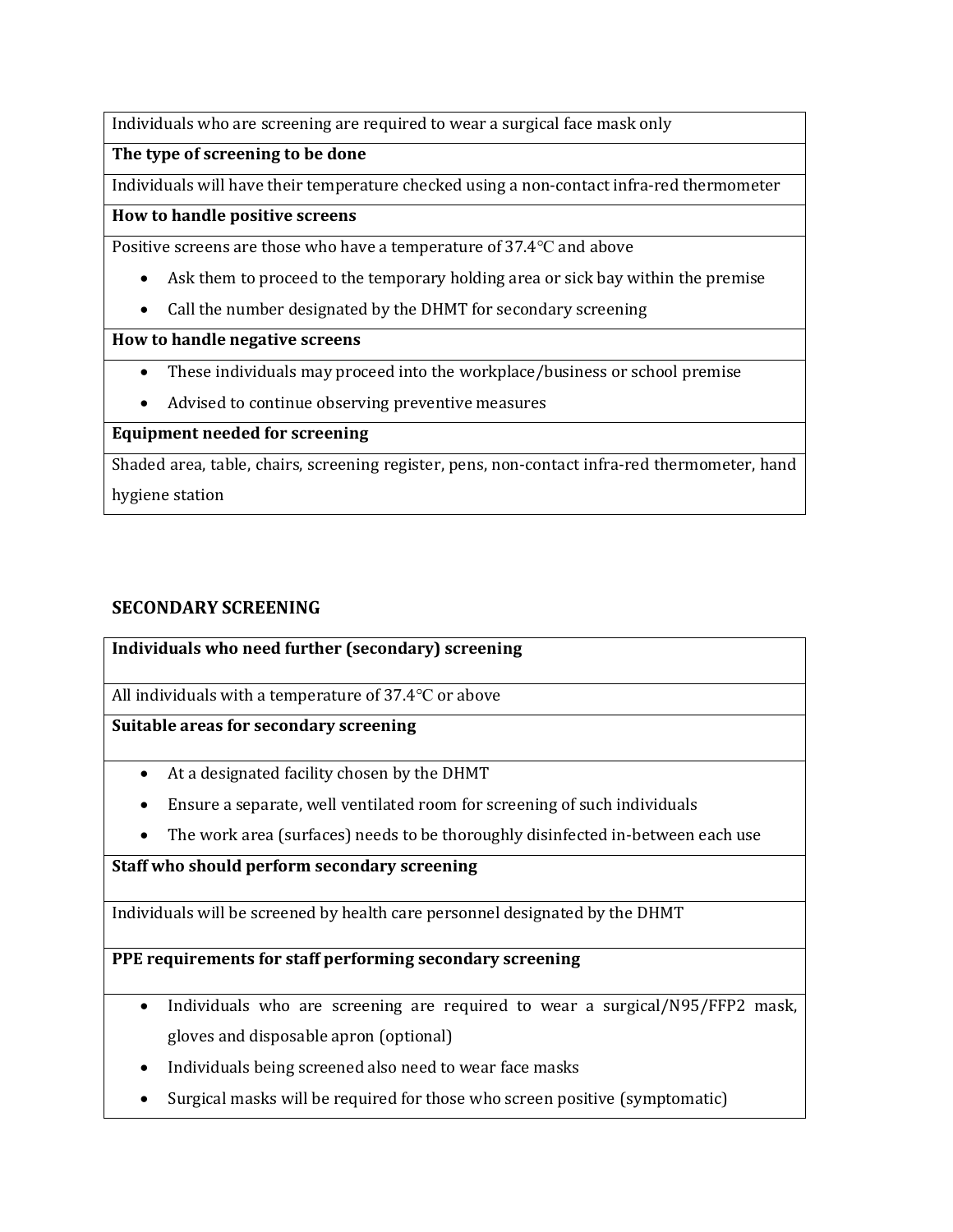#### **Secondary screening process**

Febrile individuals detected during the primary screening will be asked to complete a screening form (appendix 1)

#### **How to handle positive screens**

Positive screens are those who select YES to either of the options in the screening form (appendix1) and meets criteria for COVID-19 suspect definition (appendix 2)

- Give them a surgical mask to wear
- Ask them to proceed to the isolation area for further management

#### **How to handle negative screens**

Negative screens (febrile only with no other respiratory symptoms) should be managed accordingly within the same health facility

#### **Equipment required to perform secondary screening**

Well ventilated room/area, table, chairs, screening forms, pens, non-contact infra-red thermometer, hand hygiene station, N95/FFP2 face masks, surgical face masks, disinfectant

## **ISOLATION OF SUSPECT CASES**

| Individuals who need to be isolated                              |                                                       |  |  |  |  |
|------------------------------------------------------------------|-------------------------------------------------------|--|--|--|--|
| Anyone who screens positive:<br>$\bullet$                        | Has a temperature of $37.4$ °C or above AND           |  |  |  |  |
| ٠                                                                | Selects YES to either of the options in the screening |  |  |  |  |
|                                                                  | form                                                  |  |  |  |  |
| These individuals should be wearing a surgical face mask         |                                                       |  |  |  |  |
| <b>Places suitable for isolation</b>                             |                                                       |  |  |  |  |
| In a separate, dedicated isolation room that is well ventilated  |                                                       |  |  |  |  |
| How to handle isolated individuals                               |                                                       |  |  |  |  |
| The individual will remain isolated in the facility<br>$\bullet$ |                                                       |  |  |  |  |
| Sample collection for COVID-19 testing should be done            |                                                       |  |  |  |  |
| <b>PPE</b> requirements for the healthcare worker                |                                                       |  |  |  |  |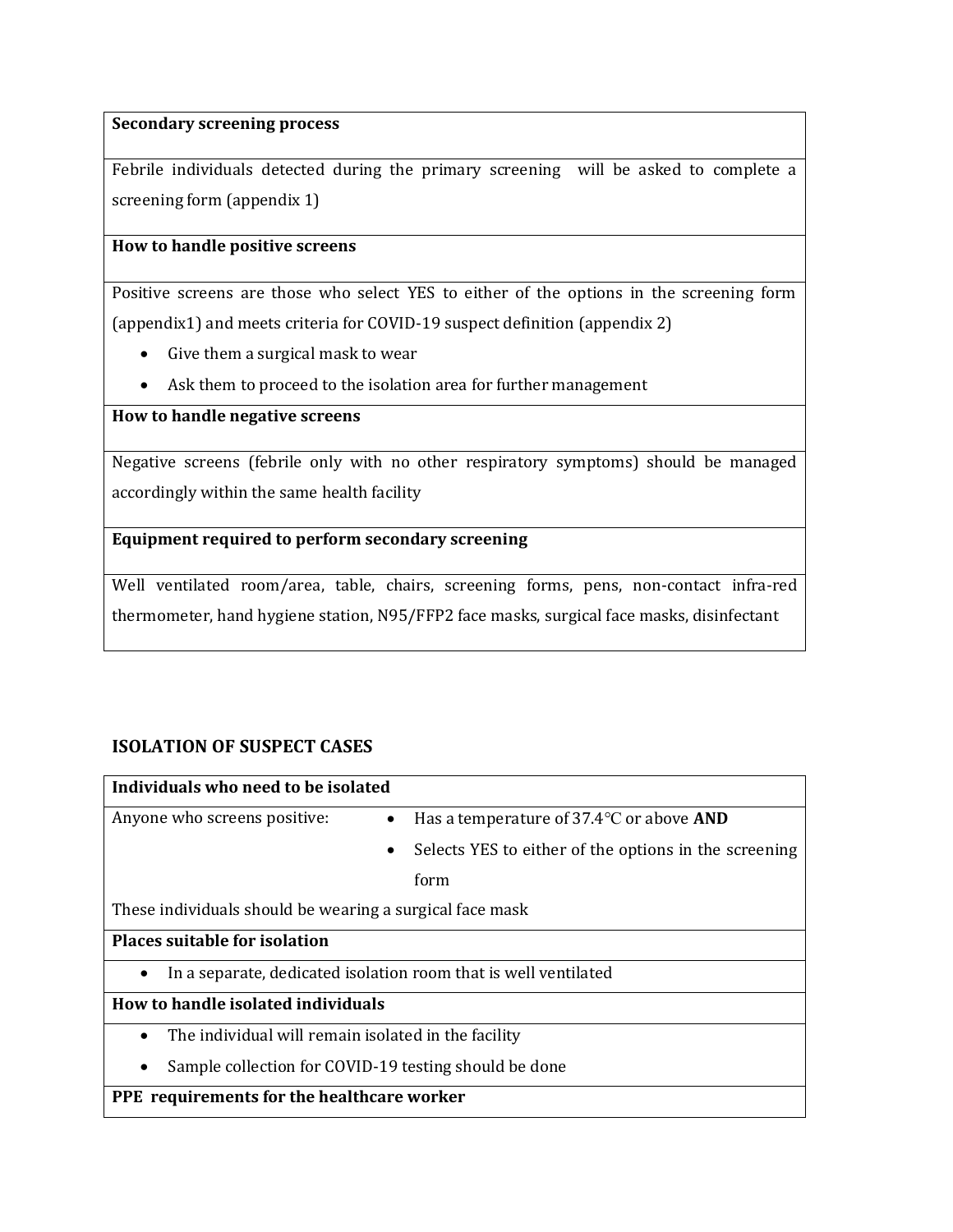- Health Care Workers should wear an N95 mask, goggles/face shield, apron and gloves
- Individuals being isolated should wear surgical masks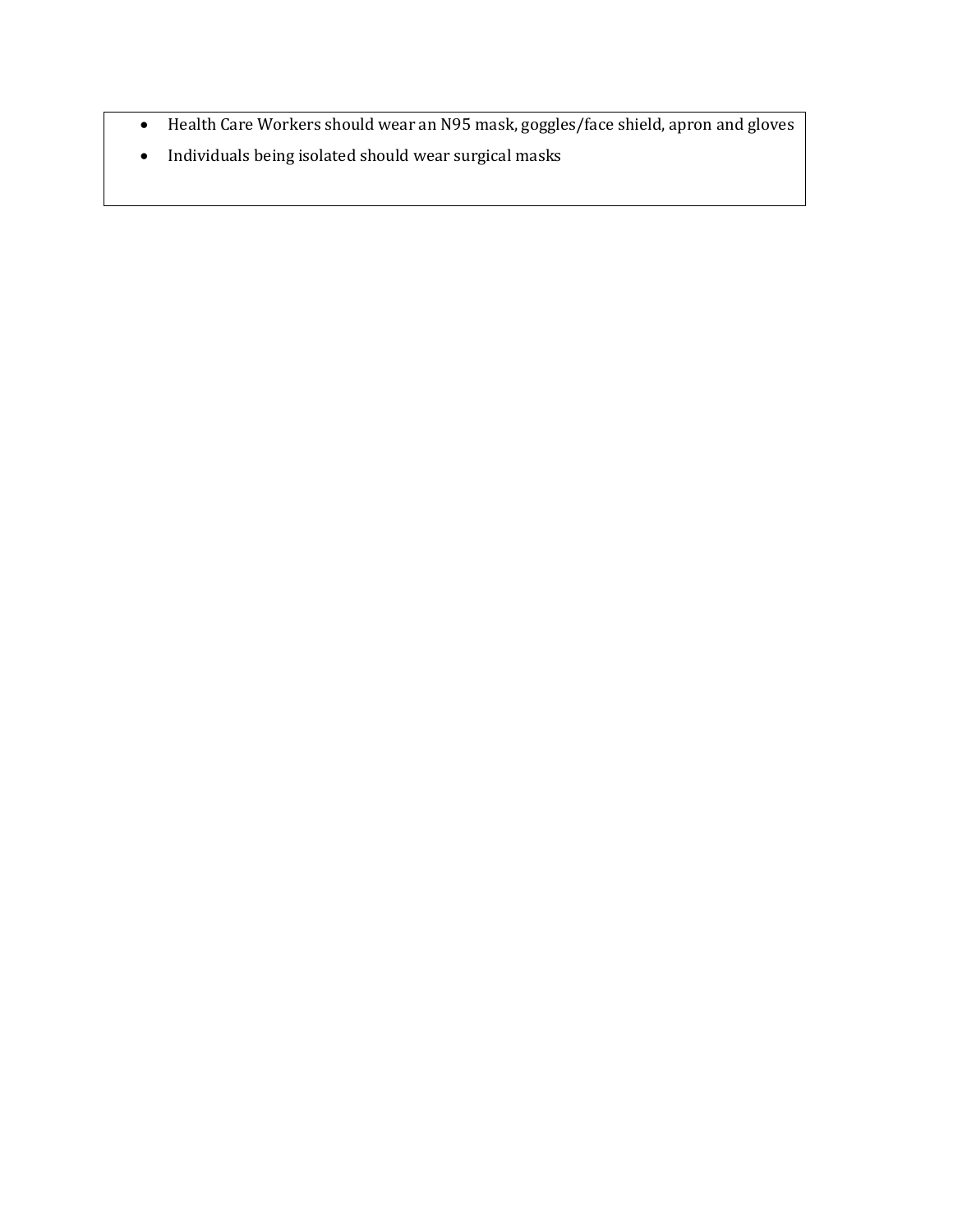## **Appendix 1**



#### **COVID-19 SCREENING FORM**

Screening Facility: \_\_\_\_\_\_\_\_\_\_\_\_\_\_\_\_\_\_\_\_\_\_\_\_\_\_\_\_\_\_\_\_\_\_\_

Date: \_\_\_\_\_\_\_\_\_\_\_\_\_\_\_\_\_\_\_\_\_\_\_

| Please complete your personal details below: |  |  |  |
|----------------------------------------------|--|--|--|
| First Name                                   |  |  |  |
| Surname                                      |  |  |  |
| <b>Contact Number</b>                        |  |  |  |
| Omang/Passport Number                        |  |  |  |
| <b>Physical Address</b>                      |  |  |  |

| Please tick YES or NO                                                | <b>YES</b> | N <sub>0</sub> |
|----------------------------------------------------------------------|------------|----------------|
| Have you travelled outside Botswana in the last 14 days?             |            |                |
| Have you travelled to any area within Botswana where community       |            |                |
| transmission of COVID-19 has been reported in the last 14 days?      |            |                |
| Have you been in contact with a known confirmed COVID-19 case during |            |                |
| the last 14 days?                                                    |            |                |
| Do you have any of the following symptoms?                           |            |                |
| Cough                                                                |            |                |
| Shortness of breath                                                  |            |                |
| Sore throat                                                          |            |                |
| Runny nose*                                                          |            |                |
| Chest pain                                                           |            |                |

*\*Rule out seasonal allergies (rhinitis, chronic sinusitis)*

Health Care Worker Name and Surname: \_\_\_\_\_\_\_\_\_\_\_\_\_\_\_\_\_\_\_\_\_\_\_\_\_\_\_\_\_\_\_\_\_\_\_\_\_\_\_\_\_\_ Signature: \_\_\_\_\_\_\_\_\_\_\_\_\_\_\_\_